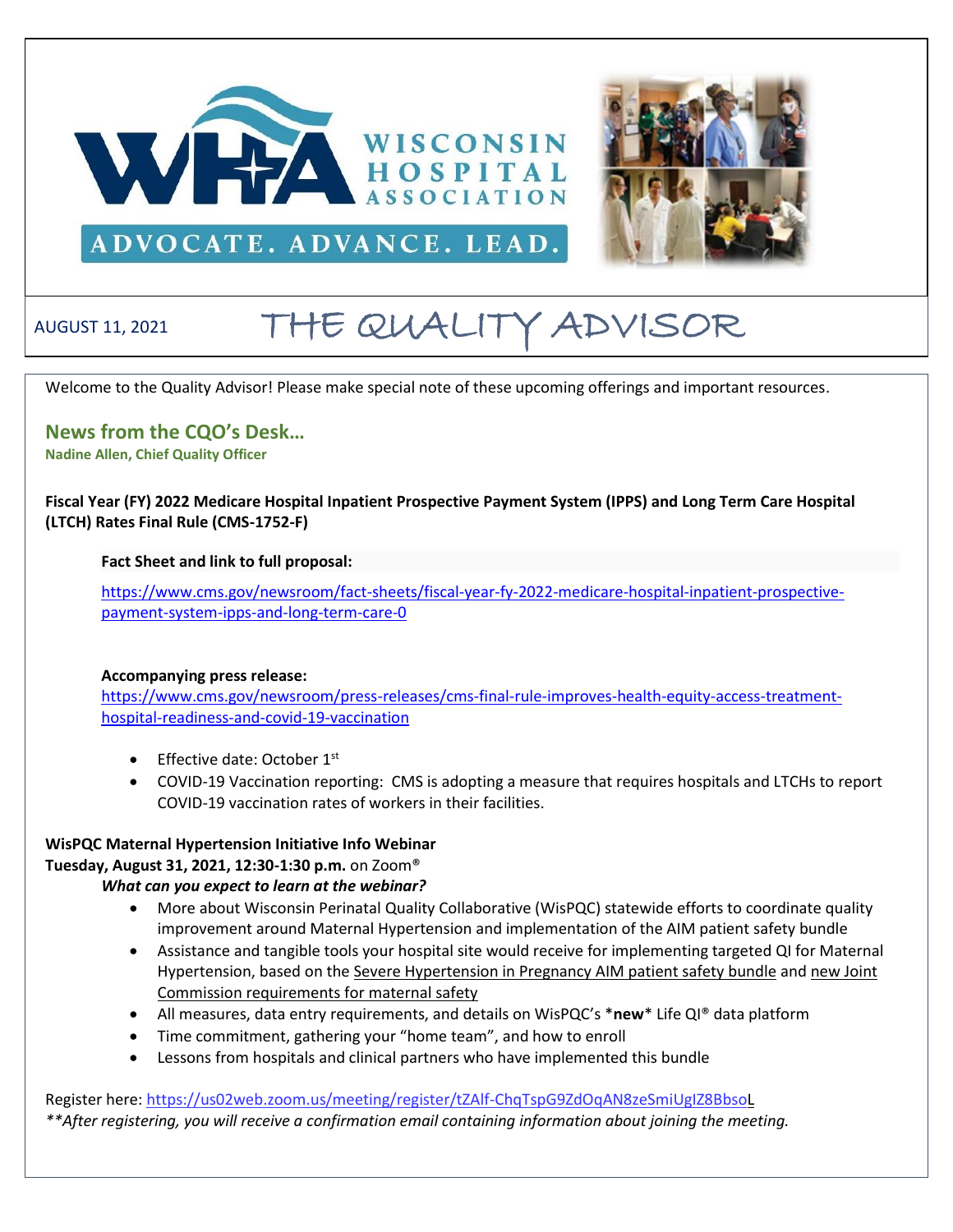#### **Leapfrog**

Hospitals that submitted a 2021 Leapfrog Hospital Survey by the July 31 Submission Deadline can now view their 2021 Survey Results on Leapfrog's public reportin[g website](https://leapfroggroup.us12.list-manage.com/track/click?u=8d3e5c715fc63c907baecbf85&id=8719adb4a5&e=72ce3e2f85) and on the secure Hospital [Details Page.](https://leapfroggroup.us12.list-manage.com/track/click?u=8d3e5c715fc63c907baecbf85&id=37fc4a29cd&e=72ce3e2f85)

# **Wisconsin Health Literacy**

Wisconsin Health Literacy is hosting a virtual professional development series **for those who help patients, employees, and everyday people understand and use their health insurance.** 

- Health Literacy Strategies for Insurance Conversations Over the Phone
	- o Thursday, September 9, 2021
	- o 12:00-1:00 PM CST
- Health Insurance Numeracy
	- o Thursday, September 16, 2021
	- o 12:00-1:00 PM CST
- Communicating Health Insurance with Seniors
	- o Thursday, September 23, 2021
	- o 12:00-1:30 PM CST (90 Minutes)
- Health Literacy, Health Equity, and Health Insurance: Lessons Learned from COVID
	- o Thursday, September 30, 2021
	- o 12:00-1:15 PM CST (75 Minutes)

For registration information, [click this EventBrite link](https://www.eventbrite.com/e/strengthen-health-insurance-literacy-tickets-157948878347)

# **Note This**

## **Wisconsin Quality Residency Program - Save the Dates!**

We are again offering the Wisconsin Quality Residency Program which is designed to engage new and novice hospital quality improvement leaders in a 12-month track of education, leadership training, and networking – all critical for success in the first two years on the job. The program will run October 2021 through September 2022 and include a blend of inperson and virtual learning modules covering foundational topics: regulatory and accreditation requirements, quality improvement concepts, collecting data for analysis and decision-making, and more. Participants will have access to peer networking and coach calls, a dedicated email group for networking between sessions, and experienced quality leaders throughout Wisconsin for support. We've had a great response since registration opened, so space is limited. A number of scholarships for CAH and Rural Hospitals still remain, act fast! Please see the program [summary](https://www.wha.org/QualityResidencyModuleSchedule) and [registration form](https://forms.office.com/Pages/ResponsePage.aspx?id=-EZlu16lpkyY7B0he0zJsDpyq15tcXFPocDSKvA5_XJUNENSUzhXM1pTNzlSMlkzTUs2STdYTkxENiQlQCN0PWcu) for more information.

Guest registration will be made available, on a first come, first-served basis, to accommodate individuals who would like to attend one or more modules of specific interest. Modules are being offered at \$250/each. Look for more information regarding guest registration and module descriptions in next week's edition of the WHA Valued Voice or reach out to Jill Lindwal[l jlindwall@wha.org](mailto:jlindwall@wha.org) with any questions.

# **Upcoming Events**

## **Safe Patient Handling – Falls and Falls with Injury webinar series:**

**Best Practices to Reduce Falls Associated with Toileting**  Webinar - August 18, 2021, 12:00pm – 1:00pm Coaching Session – September 1, 2021, 12:00pm – 1:00pm [Register Here](https://forms.office.com/r/xgGYFhH3pY)